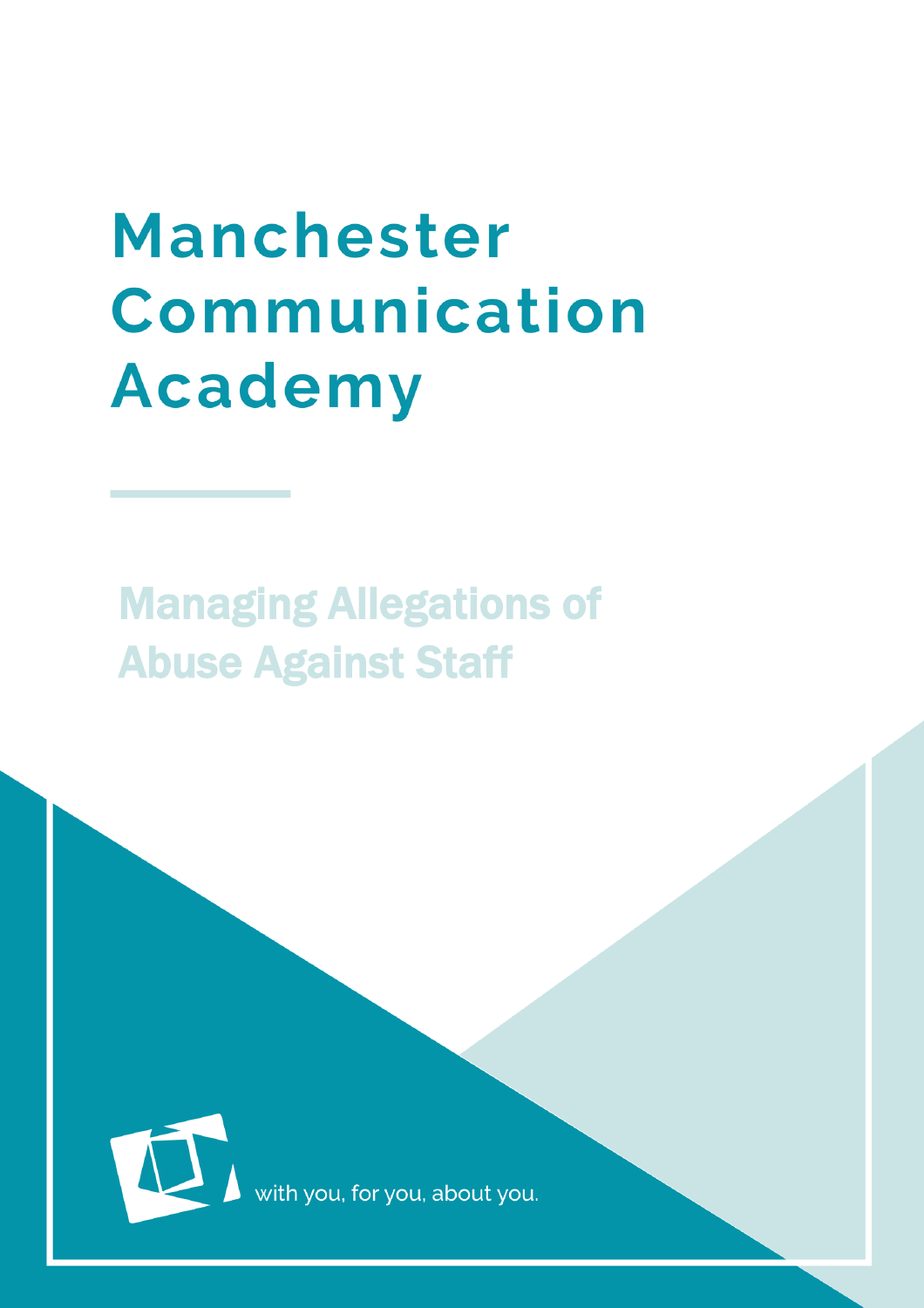| This document has been approved for operation within |                                         |
|------------------------------------------------------|-----------------------------------------|
| Date of last review                                  | December 2018                           |
| Date of next review                                  | November 2021                           |
| <b>Review Period</b>                                 | Every three years                       |
| <b>Date of Trustee Approval</b>                      |                                         |
| <b>Status</b>                                        |                                         |
| <b>Person Responsible for Policy</b>                 |                                         |
| <b>Owner</b>                                         | <b>Manchester Communication Academy</b> |
| <b>Signature of Approval</b>                         |                                         |

The procedures outlined in this policy should be followed alongside the school's Complaints Procedure, Child Safeguarding and Protection Policy, Staff Code of Conduct, and the Staff Disciplinary Procedure as well as any other relevant school policy or procedure.

#### Abstract

It is essential that any allegation of abuse made against a teacher, other member of staff, governor, volunteer, supply agency staff or contractor at MCA is dealt with quickly, and in a fair and consistent way that provides effective protection for the child and at the same time supports the person who is the subject of the allegation.

All staff and volunteers should know how to recognise and report concerns or allegations and should understand what to do if they receive an expression of concern or allegation against another adult on site or if they themselves have concerns about the behaviour of another adult on site. All allegations and concerns must be reported straight away to the Principal, who will get in touch with the Local Authority Designated Officer (DO). The Chair of Governors should also be kept informed if an allegation is made or concern expressed.

We adopt the government guidance, 'Working Together to Safeguard Children' (July 2018) and 'Keeping Children Safe in Education' (Sept 2018) which together set out the framework for managing cases of allegations of abuse against people who work with children.

The policy follows the statutory advice included in Keeping Children Safe in Education (Sept 2018) and the Teachers Standards 2013.

This policy reflects the Children Act 1989/2004 and is compliant with Section 157 of the Education Act (2002) and the accompanying Education (Independent School Standards) (England) Regulations 2010, including as amended in 2013.

#### Purpose

This policy will be enforced in cases of allegations that might indicate that a person is unsuitable to continue to work with children in their present position, or in any capacity.

This policy will be used in respect of all cases in which it is alleged that a teacher or member of staff (including a volunteer) has:

- behaved in a way that has harmed a child, or may have harmed a child (see Child Safeguarding & Protection Policy for definition of harm);
- possibly committed a criminal offence against or related to a child; or
- behaved towards a child or children in a way that indicates he or she would pose a risk of harm if they work regularly or closely with children.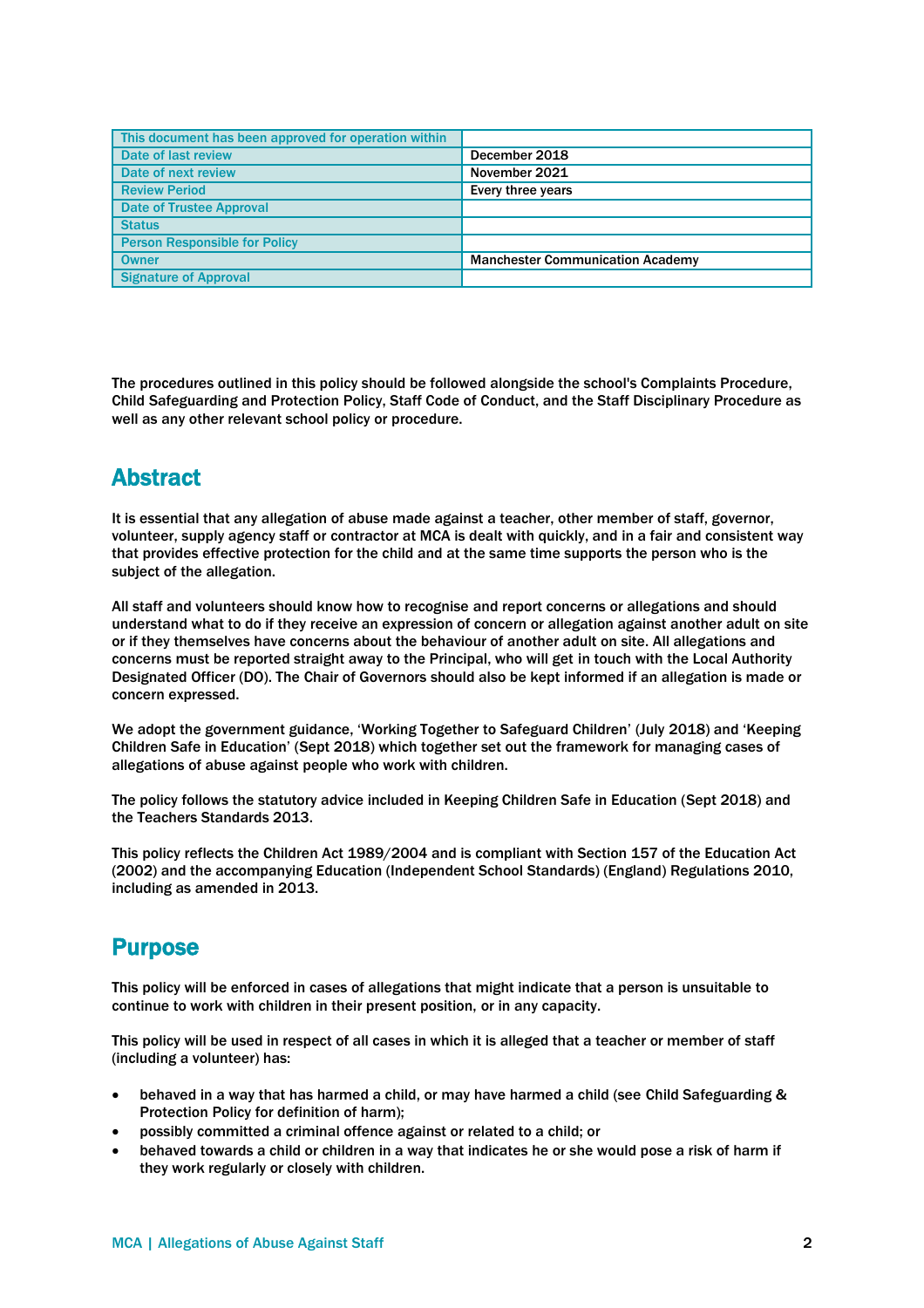These behaviours should be considered within the context of four categories of abuse (i.e. physical, sexual and emotional abuse and neglect). These include concerns relating to inappropriate relationships between members of staff or students, for example:

- having a sexual relationship with a child if in a position of trust in respect of that child, even if consensual (see ss16-19 Sexual Offences Act 2003);
- 'grooming', i.e. meeting a child under 16 with intent to commit a relevant offence (see s15 Sexual Offences Act 2003);
- other 'grooming' behaviour rising to concerns of a broader safeguarding nature (e.g. inappropriate text/email messages or images, gifts, socialising etc.);
- possession of indecent photographs/pseudo-photographs/moving pictures of children.

If an allegation or concern arises about a member of staff, outside of their work with children, and this may present a risk of harm to child/children for whom the member of staff is responsible, the general principles outlined in these procedures still apply.

In some cases, an allegation of abuse against someone closely associated with a member of staff (e.g. partner, member of the family or other household member) may present a risk of harm to a child or children for whom the member of staff is responsible. In these circumstances, a strategy meeting/discussion should be convened to consider:

- the ability and/or willingness of the member of staff to adequately protect the child/children;
- whether measures need to be put in place to ensure their protection;
- whether the role of the member of staff is compromised.

### How allegations should be reported and will be managed

If you have a concern about any adult who works with children with regard to financial misconduct, governance, health or safety of individuals or attempts to conceal information relating to these issues, this must be immediately reported to the Principal. Anyone can raise a concern, including students, parents, members of the community, professionals and staff. If you have a concern relating to staff misconduct or sexual, physical or verbal abuse of an employee or student you should report this immediately to the Academy's Designated Safeguarding Lead (DSL). This can be done in writing, addressing the envelope to 'Mrs A Grant and marking the envelope 'Strictly Confidential'. Alternatively, please telephone the school, ask to speak to the DSL, and inform her that you need to speak about a child protection matter. Students who feel uncomfortable about doing either of these can tell any trusted adult in the school. This person must then pass this concern on to the Principal or DSL urgently, regardless of whether they think the concern is genuine or whether the person in question holds a more senior position, is a friend or a close colleague. Failure to do so is likely to constitute a disciplinary offence. This concern will then be passed on to the relevant Local Authority Designated Officer (DO), who oversees all such allegations within the local authority, for consideration and direction before any action is taken.

In the case of the allegation being against the Principal, the concern should be reported to Chair of Governors at MCA/MCPA or directly to the Local Authority Designated Officer (DO) Children's Services.

If for any reason a person who has a concern about a member of staff or volunteer at the school is not comfortable about approaching the school they can approach the Local Authority Safeguarding & Improvement Unit directly, and ask to speak to a Local Authority Designated Officer (DO) regarding a concern about a member of a school staff/ a volunteer.

Those encountering allegations are reminded not to:

- investigate or ask leading questions;
- make assumptions or offer alternative explanations for action;
- promise confidentiality to the victim but do offer assurance that information will only be shared on a need to know basis.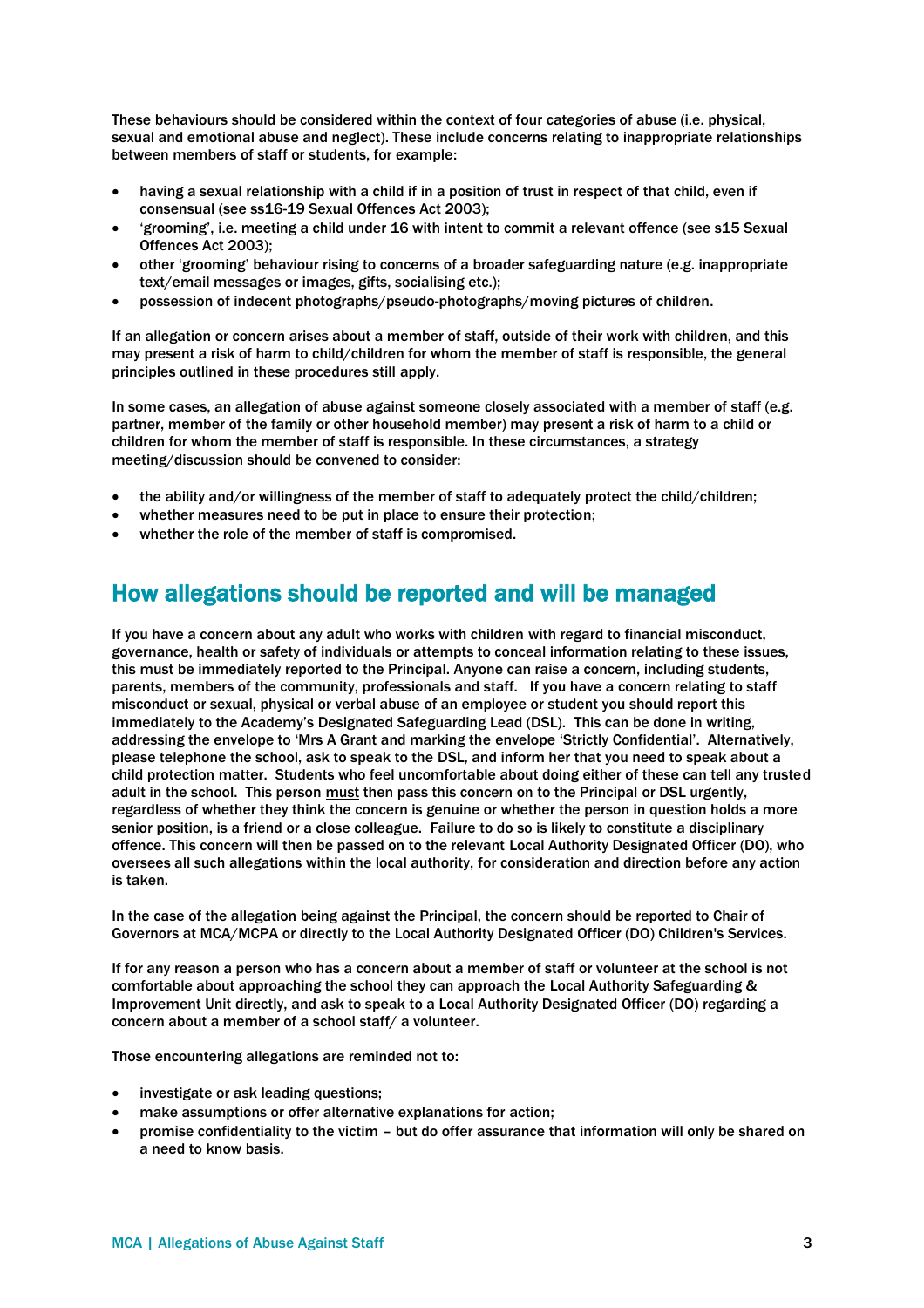In an emergency, or if a staff member has a genuine concern that appropriate action has not be taken, staff/volunteers should speak directly about their concerns to Manchester Children Services

There may be up to three strands within the consideration of any concern or allegation:

- a police investigation of a possible criminal offence;
- enquiries and assessment by children's social care about whether a child is in need of protection or in need of services;
- consideration by the school of disciplinary action in respect of the individual.

It is important that expressions of concern that do not necessarily amount to "allegations" are reported and addressed, particularly if there are repeated reports of such concerns and/or questionable conduct. It may be that the concern you express has been raised by another colleague. If there are repeated reports of such concerns and/or questionable conduct, a pattern of unacceptable behaviour may be identified.

#### Supporting those involved

Our procedures will be managed with common sense and sound judgement. Many cases may not meet the above criteria, and indeed may not require either a police investigation or further enquiries by the local authority children's services. In such situations, we will resolve the matter as quickly as possible. Where more appropriate, we may use our school's complaints procedure instead.

As employers, we have a duty of care to our employees. We provide effective support for anyone facing an allegation and provide our staff member with a named contact if they are suspended. Members of staff will be advised that they may seek confidential support and advice from their professional associations.

Social contact with colleagues and friends will not be prevented unless there is evidence to suggest that it is likely to be prejudicial to the gathering and presentation of evidence.

In the case of supply, contract and volunteer workers, normal disciplinary procedures may not apply. In these circumstances, the DO and school should act jointly with the providing agency, if any, in deciding whether to continue to use the person's services, or provide future work with children, and if not, whether to make a report for consideration of barring or other action.

Rarely, some allegations may be so serious that we may need to ask for immediate intervention by children's social care and/police. If this is the case, and we believe the above criteria are likely to be met, the Designated Lead or Principal will inform the DO of such allegations immediately and keep the Chair of Governors fully informed.

Suspension is never a default option; we will consider all other options before suspending a member of staff. We would only suspend someone if there were no reasonable alternative. In such cases, reasons and justification would be recorded, and the suspended person notified of the reasons.

Parent/carer(s) of a child or children involved will be told about the allegation, if appropriate, as soon as possible, if they do not already know of it. They will also be kept informed about the progress of the case, and told the outcome where there is not a criminal prosecution. However, where a strategy discussion is required, or police or children's social care services need to be involved, this should not take place unless or until those agencies have been consulted and have agreed what information can be disclosed to the parent/carer(s). That includes the outcome of any disciplinary process.

The deliberations of a disciplinary hearing, and the information taken into account in reaching a decision, cannot normally be disclosed, but the parent/carer(s) of the child/children will be told the outcome.

In cases where a child may have suffered significant harm, or there may be a criminal prosecution, children's social care, or the police, as appropriate, will be consulted by the Principal or the Academy's Child Protection Officer to consider what support the child or children involved may need.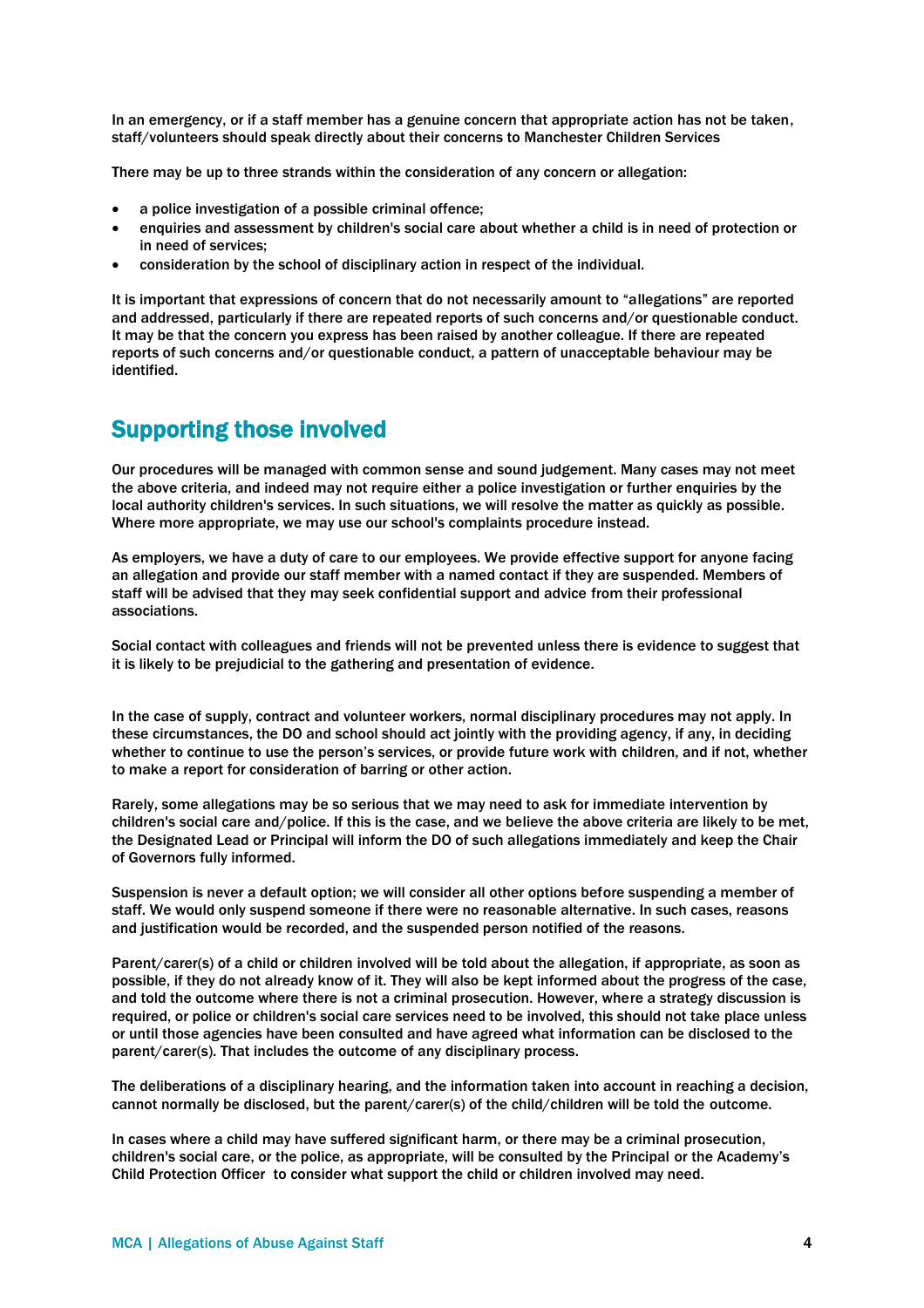The Principal will also keep the person who is the subject of the allegations informed of the progress of the case and consider what other support is appropriate for them.

Every effort will be made to maintain confidentiality and guard against publicity while an allegation is being investigated or considered, and to fulfil our obligations under the Data Protection Act 1998.

Where a member of staff tenders his or her resignation, or ceases to provide their services, this action will not prevent an allegation being followed up in accordance with these procedures.

Every effort will be made to reach a conclusion in all cases of allegations, bearing in mind the safety or welfare of children, including where the person concerned refuses to cooperate with the process.

Wherever possible the person will be given a full opportunity to answer the allegation and make representations about it. The process of investigating the allegation and reaching a judgment about whether it is substantiated will continue, even if the person does not cooperate.

Similarly, so called 'settlement agreements' by which a person agrees to resign, the school agrees not to pursue disciplinary action, and both parties agree a form of words to be used in any future reference, will not be used in these cases. In any event, such an agreement would not prevent a thorough police investigation where that is appropriate.

Furthermore, it will not override the statutory duty to make a referral to the Disclosure and Barring Service (DBS) where circumstances require.

#### Record keeping

The Designated Lead is responsible for compiling a clear and comprehensive account of an allegation or concern (including details of contacts with the DO), details of how it was followed up and resolved, the decisions reached and the action taken. A note of any action taken and decisions reached will also be kept on a person's confidential personnel file, and a copy provided to the person concerned. The purpose of the record is to enable accurate information to be given in response to any future request for a reference if the person has left. Even allegations or concerns that appear less serious must be followed up and taken seriously, before being considered by the DO. Again a copy of the record must be given to the person concerned.

A central record of all allegations or concerns must be securely held by the Principal who is responsible for passing this record on to their successor.

The only exception to the above is allegations which are found to have been malicious. These will be removed from personnel records.

The record may provide clarification in cases where a future DBS disclosure reveals information from the police about an allegation that did not result in a criminal conviction.

Also, it will help to prevent unnecessary re-investigation if, as sometimes happens, an allegation resurfaces after a period of time. The record will be retained at least until the member of staff involved has reached normal retirement age, or for a period of ten years from the date of the allegation if that is longer.

An allegation which was proven to be false, unsubstantiated, unfounded or malicious will not be included in employer references.

Every effort will be made to maintain confidentiality and guard against publicity while an allegation is being investigated or considered. Apart from keeping the child, parents and the person about whom the allegation has been made (in cases when this would not place the child at further risk) up to date with progress of the case, information should be restricted to those who have a need to know in order to protect children, facilitate enquiries, manage related disciplinary or suitable processes.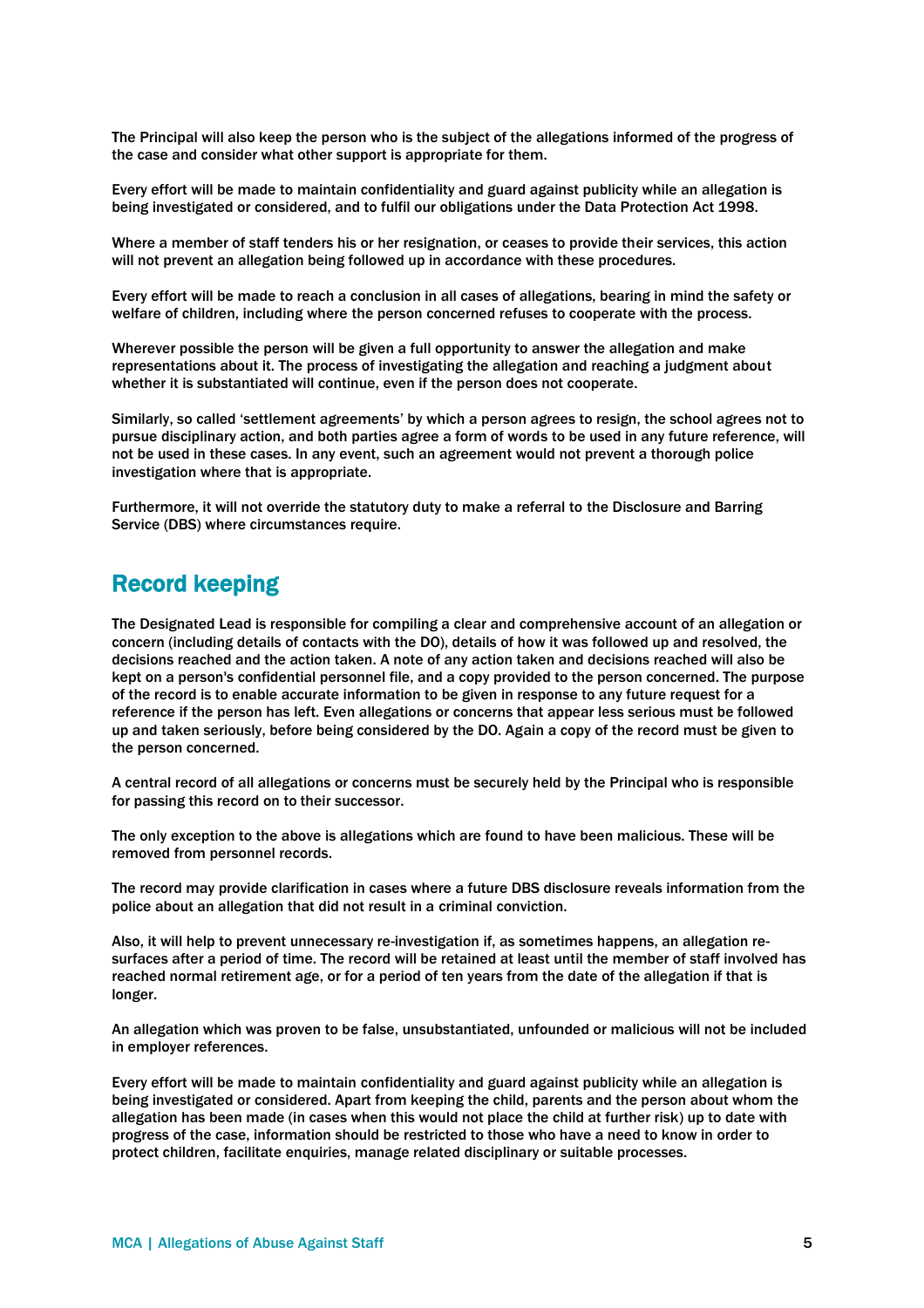The Education Act restricts the publication of any information that would identify a teacher who is the subject of an allegation of misconduct that would constitute a criminal offence, where the alleged victim of the offence is a registered student at the school.

Such restrictions remain in place unless or until the teacher is charged with a criminal offence, though they may be dispensed with on the application to the Magistrates' Court by any person, if the court is satisfied that it is in the interests of justice to do so, having regard to the welfare of:

- a) the person who is the subject of the allegation, and
- b) the victim of the offence to which the allegation relates.

There is a right to appeal to the Crown Court.

This restriction applies to allegations made against any teacher who works at a school, including supply and peripatetic teachers.

There is an offence of publishing any information in breach of these restrictions.

Publication includes any communication, in whatever form, which is addressed to the public at large or any section of the public.

#### **Timescales**

It is in everyone's interest to resolve cases as quickly as possible, through a fair and thorough investigation. All allegations must be investigated as a priority, to avoid delay.

The majority of investigations should be completed and resolved within three weeks of the allegation or concern being raised.

Where formal disciplinary action is not required, the Principal will institute appropriate action within three school days. Where it is proving difficult to do so, in exceptional circumstances for extraneous reasons such as the nature, seriousness and complexity of the allegation, everyone should be kept informed of the expected timeframe.

If a disciplinary hearing is required, and can be held without investigation, the hearing will be held within 15 school days.

However, where it is clear immediately that the allegation or concern is unfounded or malicious the investigation will be resolved within one week.

#### Initial considerations

The Principal will inform the staff member about the allegation as soon as possible after she has been informed by the DO who must be told of all allegations or concerns that come to the attention of the Designed Lead.

The DO will discuss and consider the nature, content, and context of the allegation or concern. Any initial consideration in which information is shared and evaluation sought may result in no further action being taken. However, this decision, and the reason for it, will always be fully recorded by the Principal and DO, and agreement reached on what information must be put in writing to the individual concerned, and by whom. They will also consider what action should follow for the individual and for the person/s that made the allegation.

For legal reasons, the school cannot rule out the need to make third parties aware of certain issues, as well as possibly the identity of those involved. This would only be likely to happen when, for example, a student's safety was at risk or it became necessary to refer matters to the police.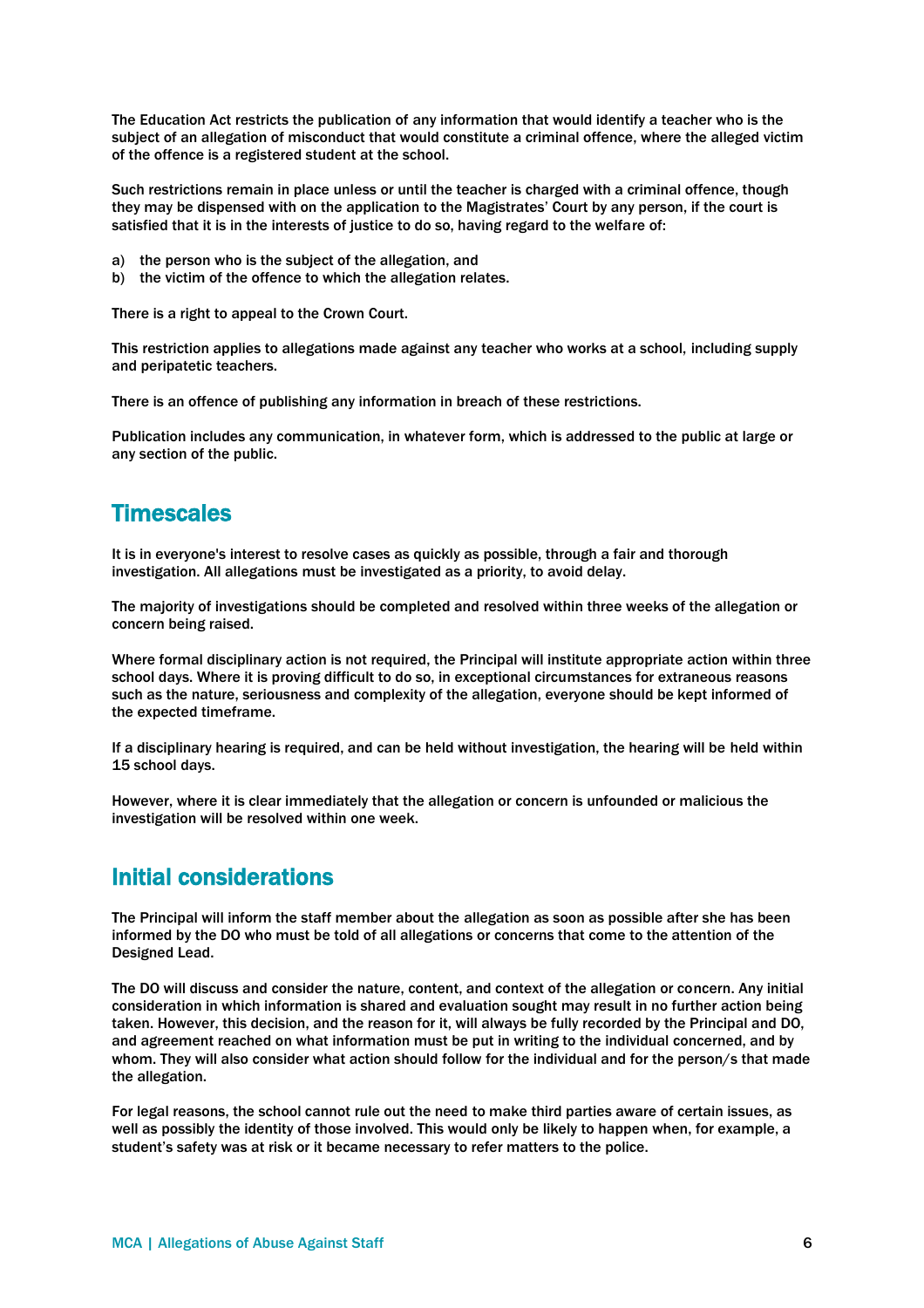If the allegation is not demonstrably false or unfounded, and there is cause to suspect a child is suffering or is likely to suffer significant harm, a strategy discussion will be convened with appropriate agencies, such as the police and children's social care, in accordance with "Working Together to Safeguard Children".

Where a strategy discussion is needed, or the police or children's social care may need to be involved, full information will not be provided until those agencies have been consulted, and have agreed what information can be disclosed to the person. However, if the person is a member of a union or professional association they will be advised to contact that organisation at the outset.

In cases where a formal strategy discussion is not considered appropriate because the threshold of 'significant harm' is not reached, but a police investigation might be needed, the police and any other agencies involved with the child will be consulted to evaluate the allegation and decide how it should be dealt with.

If the allegation or concern is about physical contact, it will be taken into account that teachers and other school staff are entitled to use reasonable force to control or restrain students in certain circumstances, including dealing with disruptive behaviour.

If the allegation or concern is such that it is clear that an investigation by police and/or enquiries by children's social care are not necessary, or the initial evaluation decides that is the case, the Designated Lead, Principal and DO shall decide as to the appropriate next steps.

In these circumstances the options open to the school depend on the nature and circumstances of the allegation and the evidence and information available, and will range from taking no further action to summary dismissal, or a decision not to use the person's services in future.

In some cases, further enquiries will be needed to enable a decision about how to proceed; this will be determined by the Principal and DO.

The following definitions should be used in determining the outcome of an investigation:

- substantiated, i.e. there is evidence to prove the allegation;
- false, i.e. there is sufficient evidence to disprove the allegation;
- malicious, i.e. there is clear evidence to prove there has been a deliberate act to deceive, and the allegation is entirely false;
- unfounded, i.e. no evidence or proper basis to support the allegation. Typically the person who made the allegation may not have been in full knowledge of the facts or circumstances, misinterpreted the incident, or have been mistaken about what they saw;
- unsubstantiated, i.e. there is insufficient evidence to prove or disprove the allegation. In these circumstances no guilt or innocence is implied.

#### Suspension

Suspension will be considered in any case where there is cause to suspect a child is at risk of significant harm, or the allegation warrants investigation by the police, or is so serious that it might constitute grounds for dismissal. However, a person will not be suspended automatically, or without careful consideration of the circumstances. Advice will always be sought from the DO and the Chair of Governors.

The power to suspend is vested in the Principal and the Chair of Governors. However, they will first consult the police and DO about whether the member of staff about whom the allegation has been made needs to be suspended from contact with children.

Consideration will always be given as to whether the same result can be considered by alternative arrangements, based on assessment of risk, for example, redeployment, supervision, removing access to children. This can allow time for a more informed decision to be made.

The potential for permanent professional reputational damage, which can result from suspension, will always be considered.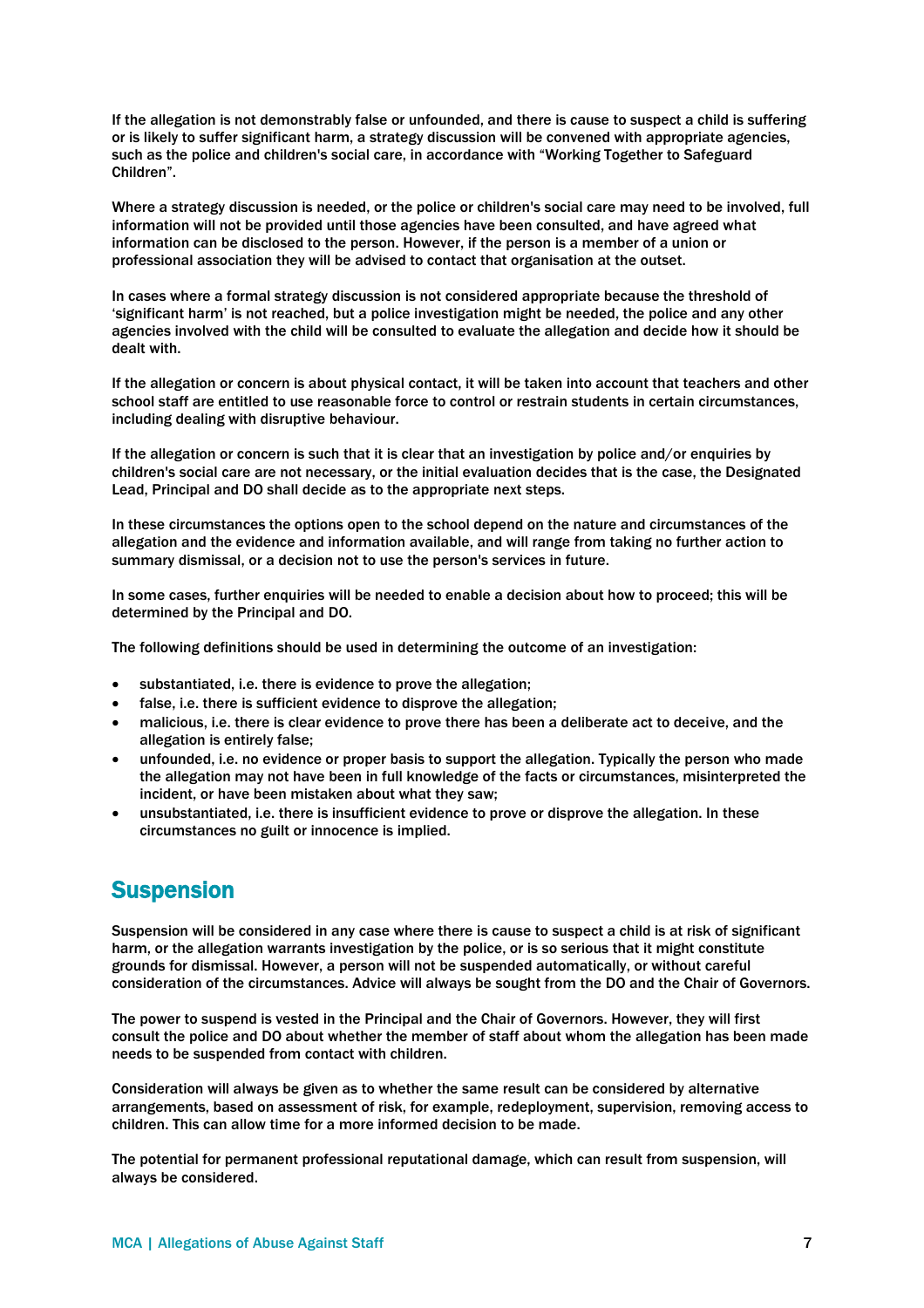Where suspension is used, a clear record of the decision and justification or rationale is always taken.

#### Action on conclusion of a case

If the allegation is substantiated and the person is dismissed or the school ceases to use the person's services, or the person resigns or otherwise ceases to provide his/her services, the Principal will discuss with the DO and determine with the Chair of Governors whether a referral should be made to the DBS/Independent Safeguarding Authority (so that it may consider including the person on the DBS barred from working with children list) and other regulatory bodies.

There will always be a discussion between the DO and the Principal to consider this matter fully.

In cases where it is decided, on the conclusion of the case, that a person who has been suspended can return to work, the school will consider how best to facilitate this. It appreciates that most people would benefit from some help and support when returning to work after a very stressful experience. Depending on the individual's circumstances, a phased return and/or the provision of a mentor to provide assistance and support in the short term may be appropriate. The school will also consider how the person's contact with the child or children who made the allegation can best be managed if they are still attending the school.

Reporting restrictions introduced under the Education Act prevent the publication of any material that may lead to the identification of a teacher who has been falsely accused by, or on behalf of, a student from the same school. These restrictions cease to apply in cases where the individual waives his/her rights to anonymity by going public or giving written consent for another person to do so, or if a judge lifts the restriction.

There is a legal requirement for the school to make a referral as soon as possible, and no later than one month within one month from the end of employment, to the Disclosure and Barring Service in circumstances when it believes that a person has engaged in misconduct, including inappropriate sexual conduct, that harmed or is likely to have harmed a child or if a person otherwise poses a risk of harm to a child. This duty applies when a person has been removed from relevant work with children, or the person has chosen to cease relevant work, or when they would have been removed had they not chosen to do so. This step would lead to consideration of whether to bar the person from working in regulated activity.

## Action in respect of false allegations

If an allegation is determined to be false, the Principal may refer the matter to children's social care to determine whether the child concerned is in need of services, or may have been abused by someone else.

In the event that an allegation is shown to have been deliberately invented or malicious, the Principal will consider whether any disciplinary action is appropriate against the student who made it. This may include permanent exclusion from the school.

Reviewed: December 2018 Review Date: December 2019

#### Revision History

| <b>Revision</b><br><b>Date</b> | <b>Previous</b><br><b>Revision   Rev.</b><br>Date |  | Summary of Changes | <b>Changes</b><br><b>Marked</b> | <b>Owner/Editor</b> |
|--------------------------------|---------------------------------------------------|--|--------------------|---------------------------------|---------------------|
|--------------------------------|---------------------------------------------------|--|--------------------|---------------------------------|---------------------|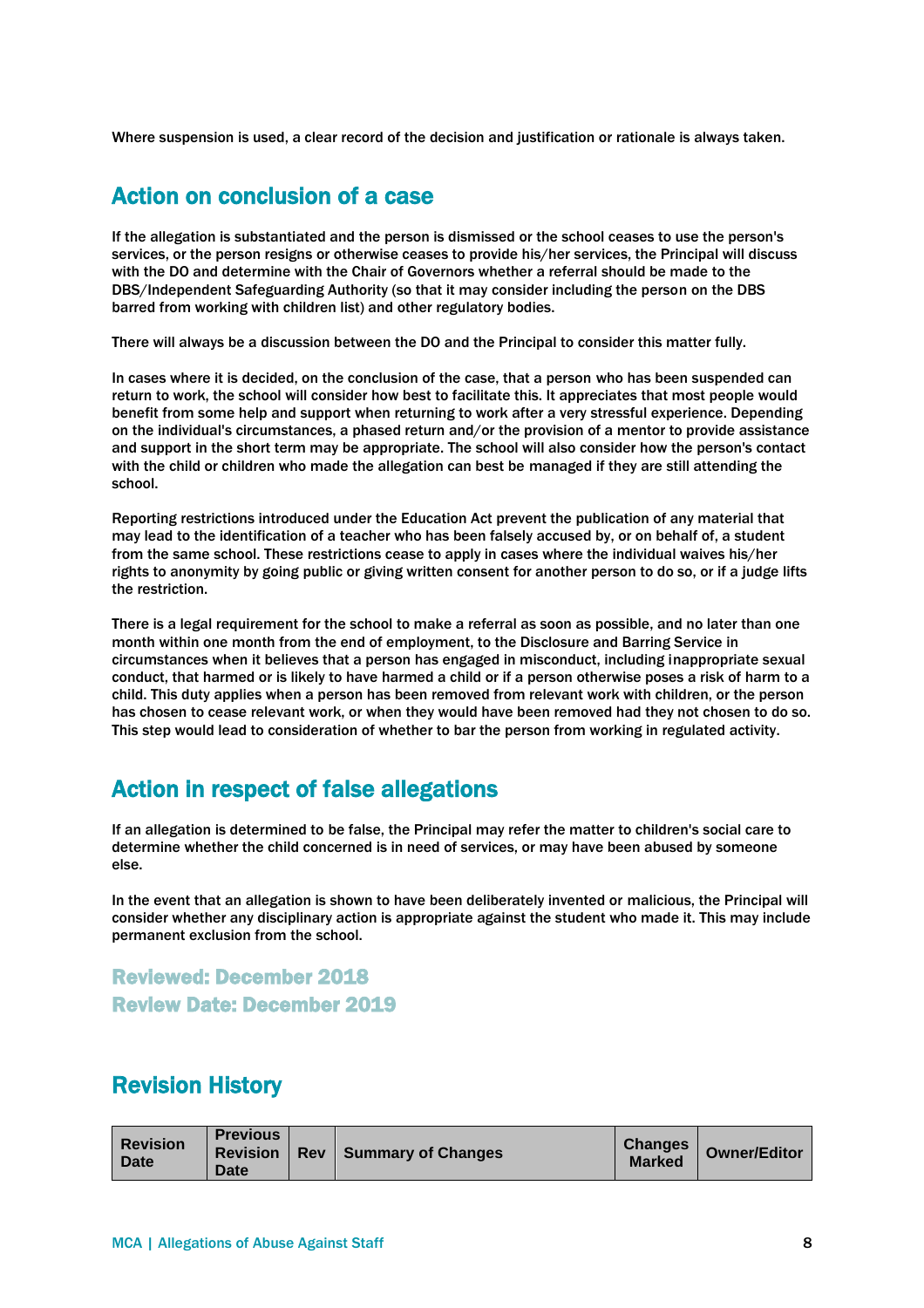| $01.08.2016$ N/A |             | $\overline{2}$ | <b>Designated</b><br><b>Inclusion</b><br><b>of</b><br>(DSL)<br>Safeguarding Lead<br>for<br>reporting CP concerns | <b>AG</b> |
|------------------|-------------|----------------|------------------------------------------------------------------------------------------------------------------|-----------|
| 02.12.2018       | Aug<br>2017 | 3              | Updated to reflect guidance as<br>KCSIE Sept 2018 and Working<br>Together July 2018, review dates                | <b>AG</b> |